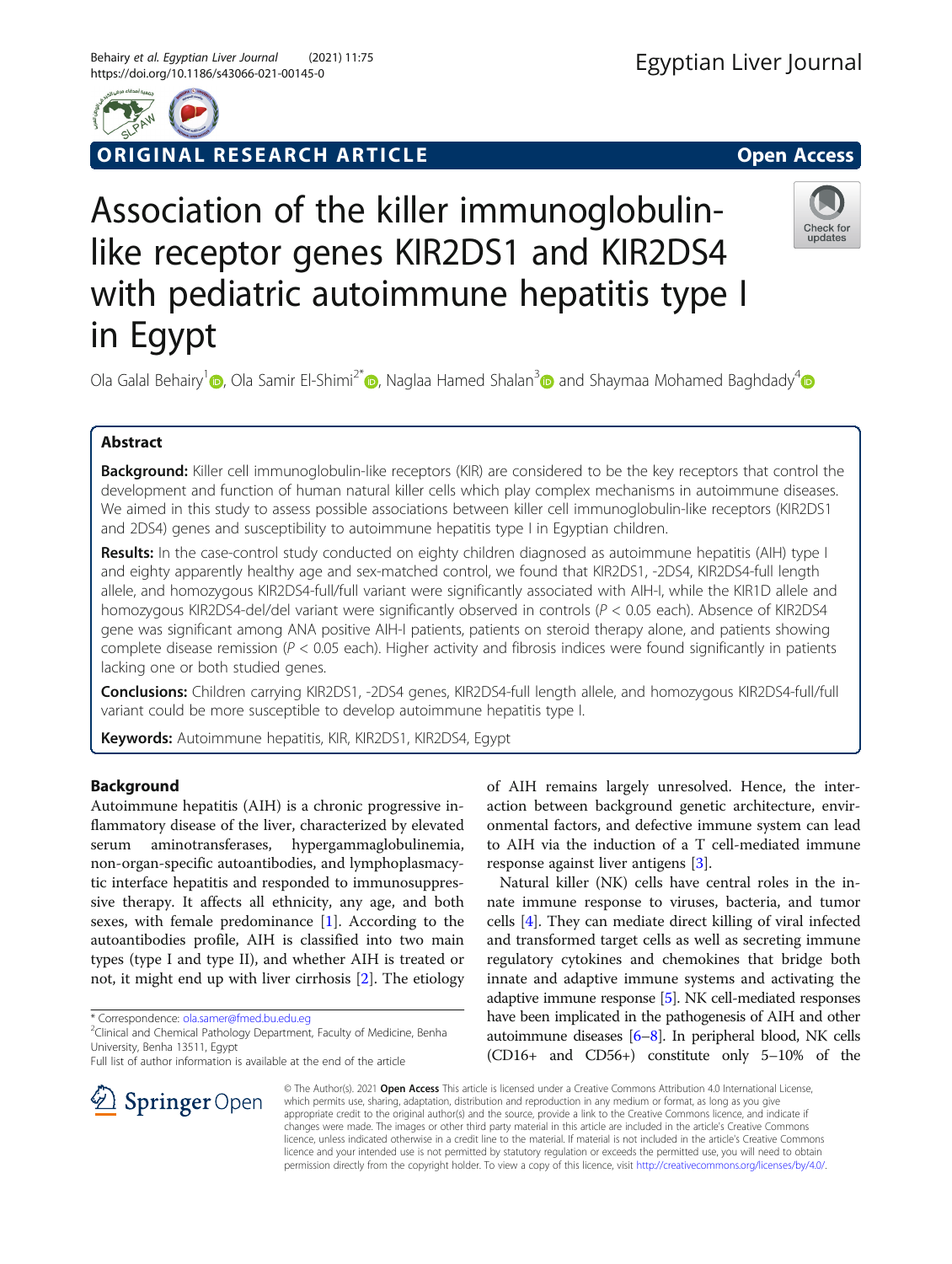circulating lymphocytes. However, they represent about 30% of the total lymphocytes in hepatic tissue and may reach up to 50% in case of liver pathologies such as viral, immune-mediated liver diseases and allograft rejection [\[9](#page-6-0)].

NK cells express a broad spectrum of inhibitory and activating killer cell immunoglobulin-like receptors (KIRs) that regulate their activity via detection of the expression levels of MHC class I on normal and diseased cells in humans [[10\]](#page-6-0).

Human KIR gene family is encoded by highly homologous sequences located on chromosome 19q13.4 within the leukocyte receptor complex (LRC) [\[11\]](#page-6-0). A total of 17 KIR genes have been discovered and named based on the molecule structure they encode (KIR2DL1–5A and B, KIR2DS1–5, KIR3DL1–3, KIR3DS1, KIR2DP1, and KIR3DP1). The first digit after the KIR acronym represents the number of Ig-like domains "D" in the molecule. The "L," "S," or "P" letters indicate a "long," "short," cytoplasmic tails, or a pseudogene respectively. The number of the gene encoding the protein with this structure is represented by a final digit. When two or more genes have very similar structures and sequences, a final letter is given after the same number to distinguish them  $(KIR2DLSA$  and  $KIR2DLSB$  [\[12](#page-6-0)].

Early population studies of KIR genotypes demonstrated variations in KIR gene content from individual to individual (49–55). Based on these studies, two major KIR haplotype groups, the A and B haplotypes, have emerged (49). The A haplotype has traditionally been defined as containing KIR3DL3, -2DL3, -2DL1, -2DL4, -3DL1, -2DS4, and -3DL2. In contrast, B haplotypes are more variable and characterized by the presence of more than one activating KIR gene. Based on population studies of KIR genotypes, two major KIR haplotype groups have been described, the A and B haplotypes. Group A haplotypes contain fixed number of genes (the inhibitory KIR3DL3, -2DL1, -2DL3, -2DL4, -3DL1, and -3DL2 genes and the activating KIR2DS4 gene) while the Group B haplotypes contain different combinations of both activating and inhibitory KIR genes including one or more of the following genes: KIR2DS1, -2DS2, -2DS3, -2DS5,  $-3DS1$ ,  $-2DL2$ ,  $-2DL5A$ , and  $-2DL5B$  genes [[13,](#page-6-0) [14\]](#page-6-0).

Few studies have been reported the association of KIR gene complexes with AIH susceptibility [\[15](#page-6-0)–[17\]](#page-6-0). Therefore, we aimed to study the possible associations of KIR2DS1 and 2DS4 genes with AIH-I susceptibility in a group of Egyptian children.

## Methods

## Study population

This case-control study included 160 children divided into 2 groups; an AIH group included 80 children with AIH diagnosed according to the International Autoimmune Hepatitis Group (IAIHG) revised original scoring system and the simplified diagnostic scoring system of the IAIHG  $[18]$  $[18]$ , referred to pediatric hepatology clinics in Benha University Hospitals and National Liver Institute—Menoufia University, between May 2015 and January 2019. Any child with other chronic liver diseases and/or comorbidity as cardiovascular, renal, or central nervous systems affection was excluded. The second group is the control group, which included 80 apparently healthy children selected from general population of matched age and sex with the patient group.

## Methodology

Each patient underwent full history taking, comprehensive clinical examination, abdominal ultrasonography, and routine laboratory investigations. In order to diagnose AIH, patients were tested for anti-nuclear antibody (ANA), anti-smooth muscle antibody (ASMA), liverkidney microsomal antibody type 1 (LKM-1), and antimitochondrial antibody (AMA) by indirect immunofluorescence technique using Nova Lite® ANA KSL (Mouse Kidney/Stomach/Liver) (Inova Diagnostics, Barcelona, Spain). According to seropositivity for autoantibodies, patients with ANA and/or ASMA with titer  $\geq 1$ : 20 were classified as AIH-I and patients with LKM-1 titer  $\geq$  1:40 were classified as AIH-II [\[19](#page-6-0)]. To exclude other causes of liver disease before patients assigned for liver biopsy, hepatitis viruses (B, C, E) as well as cytomegalovirus (CMV) and Epstein-Barr virus (EBV) were screened for their serological markers (HBs-Ag, anti-HBc, anti-HCV, anti-HEV, anti-CMV-IgM, anti-EBNA-IgM, and anti-VCA-IgM) and confirmed with RT-PCR. Wilson's disease was excluded by estimating serum ceruloplasmin, 24 h urinary copper before and after penicillamine and the presence of Keyser-Fleischer rings. An ultrasound-guided liver biopsy was performed for all patients using Menghini aspiration needle to obtain an adequate core containing at least 11 portal tracts (Hepafix Luer Lock Braun Melsungen AG, Melsungen, Germany). Formalin-fixed, paraffin-embedded biopsy specimens were cut and stained with hematoxylin and eosin to evaluate histological activity of hepatitis using Ishak hepatitis activity index (HAI), Mason-Trichrome stain to assess degree of fibrosis, Perls' Prussian blue stain to detect iron deposition, and periodic acid-Schiff (PAS) stain to exclude α1 anti-trypsin deficiency. HAI ranges from 0 to 18 and the total activity scores are defined as follows: 1–3 minimal, 4–8 mild, 9–12 moderate, and 13–18 severe activity, while the degree of fibrosis is defined as follows: 0 no fibrosis, 1 fibrous expansion of some portal areas, with or without short fibrous septa, 2 fibrous expansion of most portal areas, with or without short fibrous septa, 3 fibrous expansion of most portal areas with occasional portal to portal bridging, 4 fibrous expansion of most portal areas with marked bridging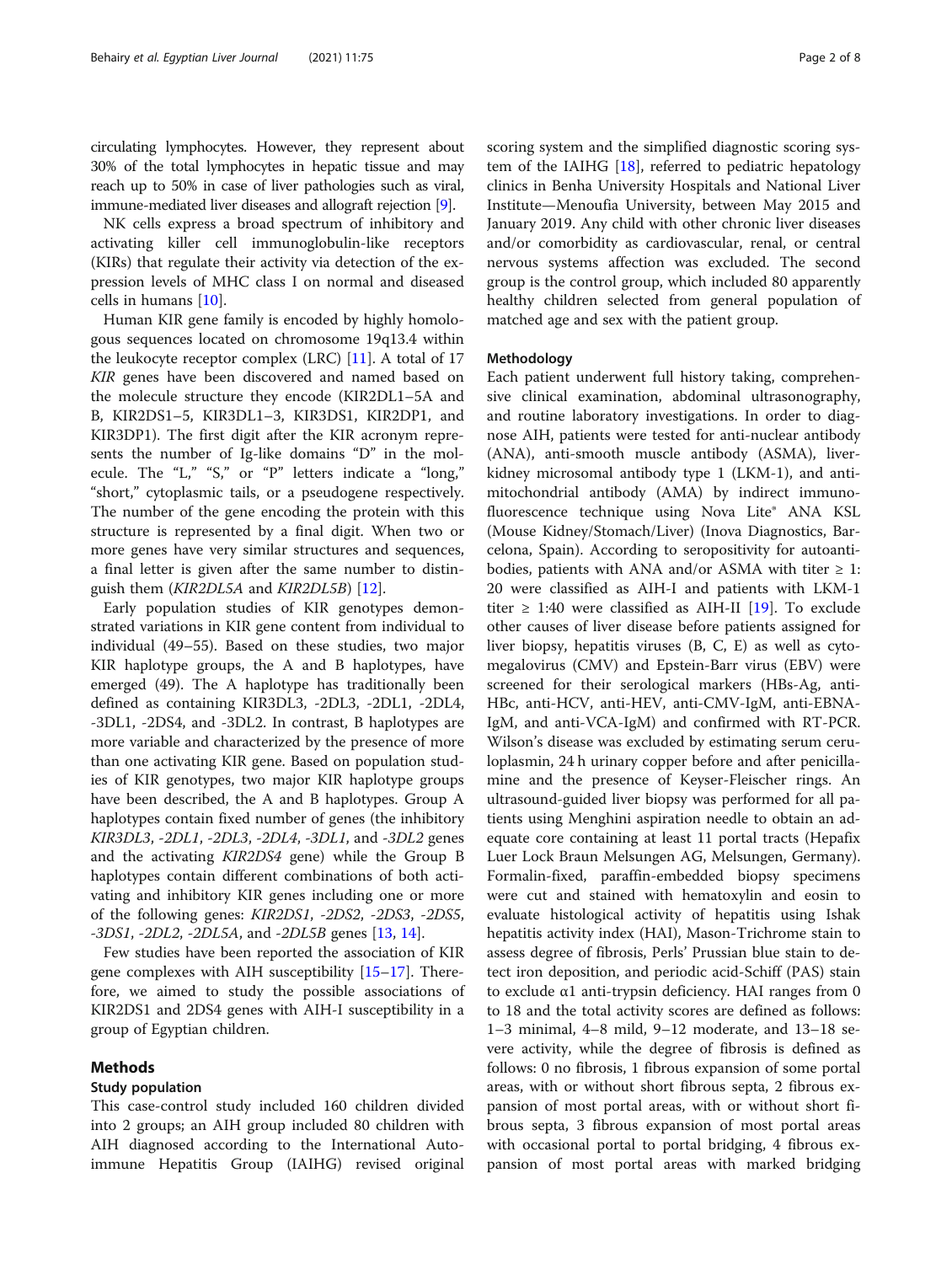(portal to portal as well as portal to central), 5 marked bridging with occasional nodules (incomplete cirrhosis), and 6 cirrhosis, probable or definite [\[20](#page-6-0)].

## KIR genotyping

Genomic DNA from all participants was extracted from whole blood collected on EDTA tubes using GeneJET Whole Blood Genomic DNA Purification Mini Kit (Thermo-Fisher Scientific, Germany) according to the manufacturer's instructions. The isolated DNA concentration and purity were evaluated by Nano $\text{Drop}^{\text{TM}}$  2000 (Thermo-Fisher Scientific, USA). Genotyping of KIR2DS1 and the full-length KIR2DS4 (KIR2DS4-FL) with its variant KIR1D (it is identical to 2DS4 except for a 22 bp deletion in the sequences encoding the second Ig domain; D2) were performed separately by PCR with sequence-specific primers (PCR-SSP) using  $MyTaq^{TM}$ Red Mix (2X) (BIOLINE, UK) and primers [\[21](#page-6-0)] (Biosearch technologies, UK) on Veriti Dx Thermal Cycler (Thermo-Fisher Scientific, USA) programmed with a 2 min denaturation step at 94 °C, followed by 30 cycles of 92 °C for 10 s, 65 °C for 30 s, and 68 °C for 1 min 30 s, followed by 72 °C for 10 min. Annealing temperatures were modified for primers amplifying *KIR2DS4* (61 °C) and KIR1D (63 °C). The PCR products along with 100 bp marker were resolved by electrophoresis in 2.5% agarose gel stained with 0.3 μg/ml ethidium bromide. The bands were visualized using UV trans-illuminator at 254 nm (Fig. 1).

#### KIR haplotype group assignment

Depending on the two studied KIR genes, the presence of KIR2DS4 gene is indicating KIR haplotype A, while the KIR haplotype B could contain KIR2DS1 gene or not. Thus, the homozygous individuals for KIR haplotype A (KIR AA) could be differentiated from heterozygous or homozygous individuals for KIR haplotype B (KIR AB or BB, referred together as KIR Bx) [[22\]](#page-6-0).

#### Statistical analysis

Data were summarized in terms of mean ± standard deviation (SD) or median (range) for quantitative data and frequency (percentage) for qualitative data. Student's t test and the Mann-Whitney (Z) test were used to test differences between two groups regarding parametric and non-parametric data respectively, while the chisquare  $(\chi^2)$  and Fisher exact (FE) tests were used to compare frequencies as appropriate. To quantify the strength of the association of studied genotypes, odds ratio (OR) and 95% confidence interval (CI) were calculated. Statistical significance was accepted at  $P$  value < 0.05. All statistical analyses were carried out using STATA/SE version 11.2 for Windows (STATA Corporation, College Station, Texas).

## Results

## Study population characteristics

The mean age of the eighty studied patients was  $7.8 \pm 1$ 3.62 years. They were 46 (57.5%) females and 34 (42.5%) males with female to male ratio 1.3:1, while the 80 control children had a mean age  $7.2 \pm 3.42$  years with a female to male ratio 1:1. The AIH patients presented clinically with jaundice (78%), fatigue (35%), abdominal pain (48.5%), abdominal distention (50%), fever (15%), and gastrointestinal bleeding (10%). Abdominal ultrasonography of patients revealed hepatomegaly (70%), splenomegaly (25%), and ascites (25%). Only 6 patients (7.5%) had previous or concomitant immune-mediated diseases in the form of arthritis or eczema. Family history of autoimmune disease—rheumatoid arthritis or systemic lupus erythematosus—in first degree relatives was positive in 10 patients (12.5%). All studied patients were AIH type I (anti-LKM-1 or AMA negative). Sixteen patients (23.5%) were ANA positive and 68 patients (85%) were ASMA positive with titer ranged from 1:20 to 1:80. The baseline biochemical and histopathological characteristics of patients are listed in (Table [1](#page-3-0)). By applying scoring system for AIH diagnosis, we found that the frequency of definite diagnosis of AIH by revised

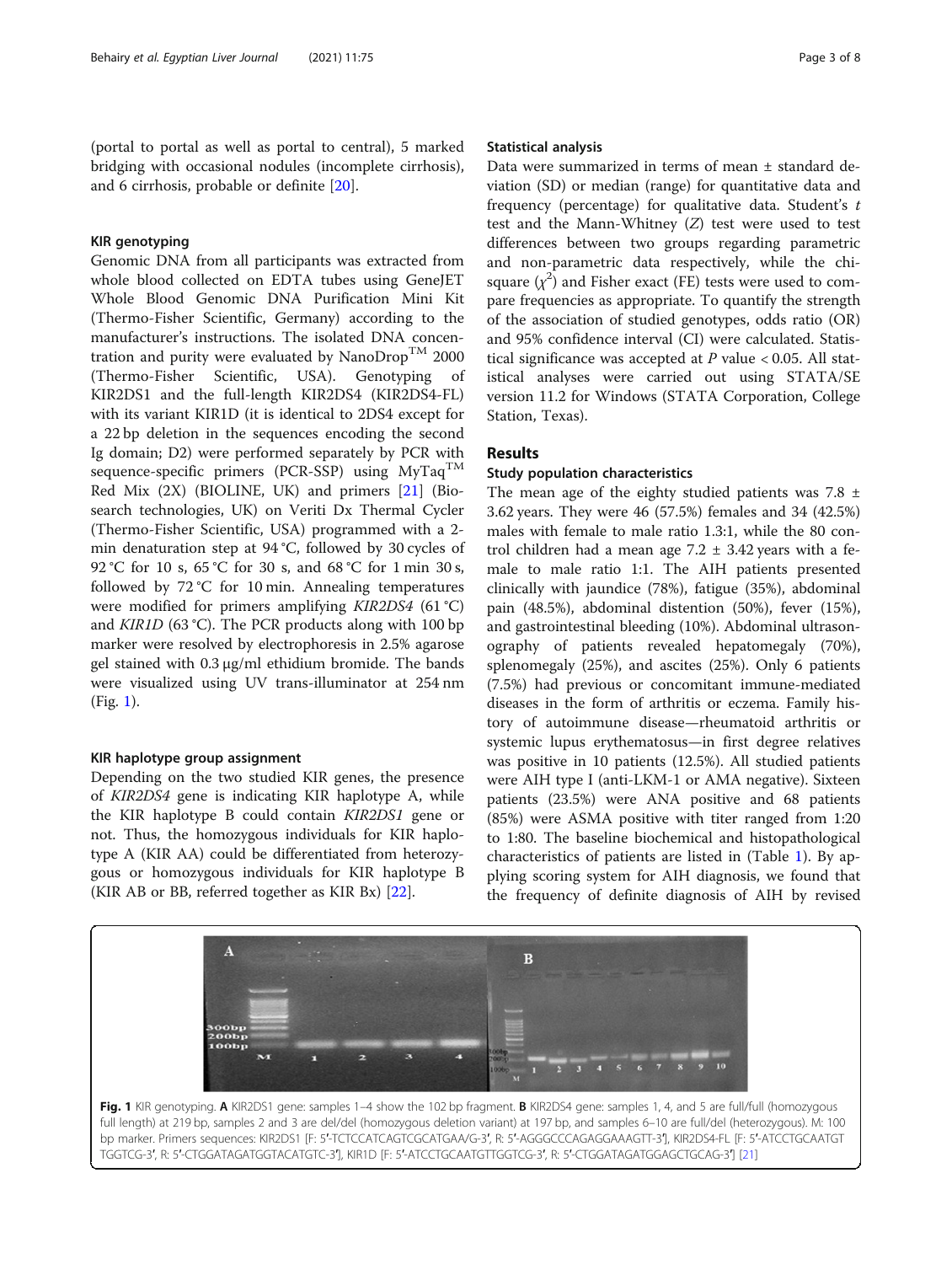#### <span id="page-3-0"></span>**Table 1** Baseline characteristics of AIH-I patients ( $n = 80$ )

|                                                         |                                                       | $AIH-1$              |
|---------------------------------------------------------|-------------------------------------------------------|----------------------|
| <b>Biochemical characteristics</b>                      |                                                       |                      |
| Aspartate aminotransferase (AST; U/L)                   |                                                       | $230(57 - 960)$      |
| Alanine aminotransferase (ALT; U/L)                     | $230(17 - 825)$                                       |                      |
| Alkaline phosphatase (ALP; U/L)                         |                                                       | $200(55-613)$        |
| Gamma glutamyl transferase (GGT; U/L)                   |                                                       | 68 (22-100)          |
| Prothrombin time (PT; sec)                              |                                                       | $16.3(12-28)$        |
| Activated partial thromboplastin time (aPTT; sec)       |                                                       | 44 (26-55)           |
| International normalized ratio (INR)                    |                                                       | $1.6(1-3.4)$         |
| Serum total bilirubin (µmol/L)                          |                                                       | 51.3 (5.13-353.97)   |
| Serum direct bilirubin (umol/L)                         |                                                       | 34.2 (1.71 - 263.34) |
| Serum albumin (q/L)                                     | 32 (20-44)                                            |                      |
| Serum total proteins (g/L)                              |                                                       | 80 (48-100)          |
| Serum total immunoglobulin G (IgG; µmol/L) <sup>a</sup> | 220.15 (60.37-375.32)                                 |                      |
| Histopathological characteristics                       |                                                       |                      |
| Infiltrating inflammatory cells                         | Eosinophil                                            | 8(10)                |
|                                                         | Lymphocytes                                           | 16(45)               |
|                                                         | Plasma cells                                          | 66 (82)              |
| Hepatocytes and portal tracts changes                   | Ballooning and degeneration of hepatocytes            | 4(5)                 |
|                                                         | Rosettes formation                                    | 16(20)               |
|                                                         | interface hepatitis (piecemeal necrosis and bridging) | 64 (80)              |
| Hepatitis activity index (HAI)                          |                                                       | $7(1-15)$            |
| Degree of fibrosis                                      |                                                       | $3(0-5)$             |

Data are given either median (range) or number (%)

<sup>a</sup>Normal value for serum total IgG 53.37-120.08 μmol/L

original scoring system of the IAIHG compared to simplified scoring system was 65% vs. 70%, respectively, and probable diagnosis of AIH was 35% vs. 30%, respectively. According to Child-Pugh classification, 23 (28.8%) of studied patients were class A, 49 (61.2%) class B, and 8 (10%) were class C. All our patients received steroid as an initial therapy (prednisolone 2 mg/kg/day; maximum 60 mg/day that was gradually tapered by 5 mg every 1–2 weeks based on the clinical symptoms, AST and ALT levels with 10 mg prednisolone for 2 years after improvement as a maintenance dose), and azathioprine  $(1-2 \text{ mg/kg/day};$  maximum 100 mg/day) was added to 54 patients who showed an increased AST or ALT levels during tapering steroid or who had significant side effects that necessitate reducing the dose of steroid (like severe cosmetic changes, duodenal ulcer, hypertension or corticosteroid-related osteopenia detected by bone densitometry). Complete remission (which is the normalization of liver enzymes and absence of clinical symptoms; normal ALT on a minimum of two occasions at least a month apart) was observed in 46 (57.5%) patients, and 34 (42.5%) patients had relapses (in which at least twofold increase in AST or ALT in isolation or in combination with histological evidence of disease activity).

#### KIR frequencies in AIH-1 patients and controls

Both KIR2DS1 and 2DS4 genes were found to be significantly associated with the risk of development of AIH-I (85% in patients vs. 30% in controls;  $P < 0.001$ , OR 13.22 and 92.5% vs. 62.5%;  $P < 0.001$ , OR 7.4 respectively). As regards the KIR2DS4 alleles, KIR2DS4-full length allele was significantly detected in 75.7% of patients, whereas the KIR2DS4 22 bp deletion allele (KIR1D) was significantly observed in 80% of controls ( $P = 0.002$ , OR 12.44). The most significantly frequent KIR2DS4 variant in AIH-I patients was homozygous full length variant (KIR2DS4-full/full) (45.94%), while the homozygous deleted variant (KIR2DS4 del/del) was predominant among controls  $(68%)$   $(P =$ 0.003) (Table [2](#page-4-0)). Studying KIR haplotypes revealed that the KIR Bx haplotype was more frequent in AIH-I patients (85%), while the KIR AA haplotype was more frequent in controls (70%) (P < 0.001, OR 13.22) (Table [2\)](#page-4-0).

By studying the association between KIR2DS1 and KIR2DS4 genes with some disease characteristics in AIH-I patients, we observed that lacking the KIR2DS4 gene was significantly associated with positive ANA ( $P <$ 0.001), patients treated with steroid alone ( $P = 0.008$ ), and patients had a complete remission ( $P = 0.036$ ). We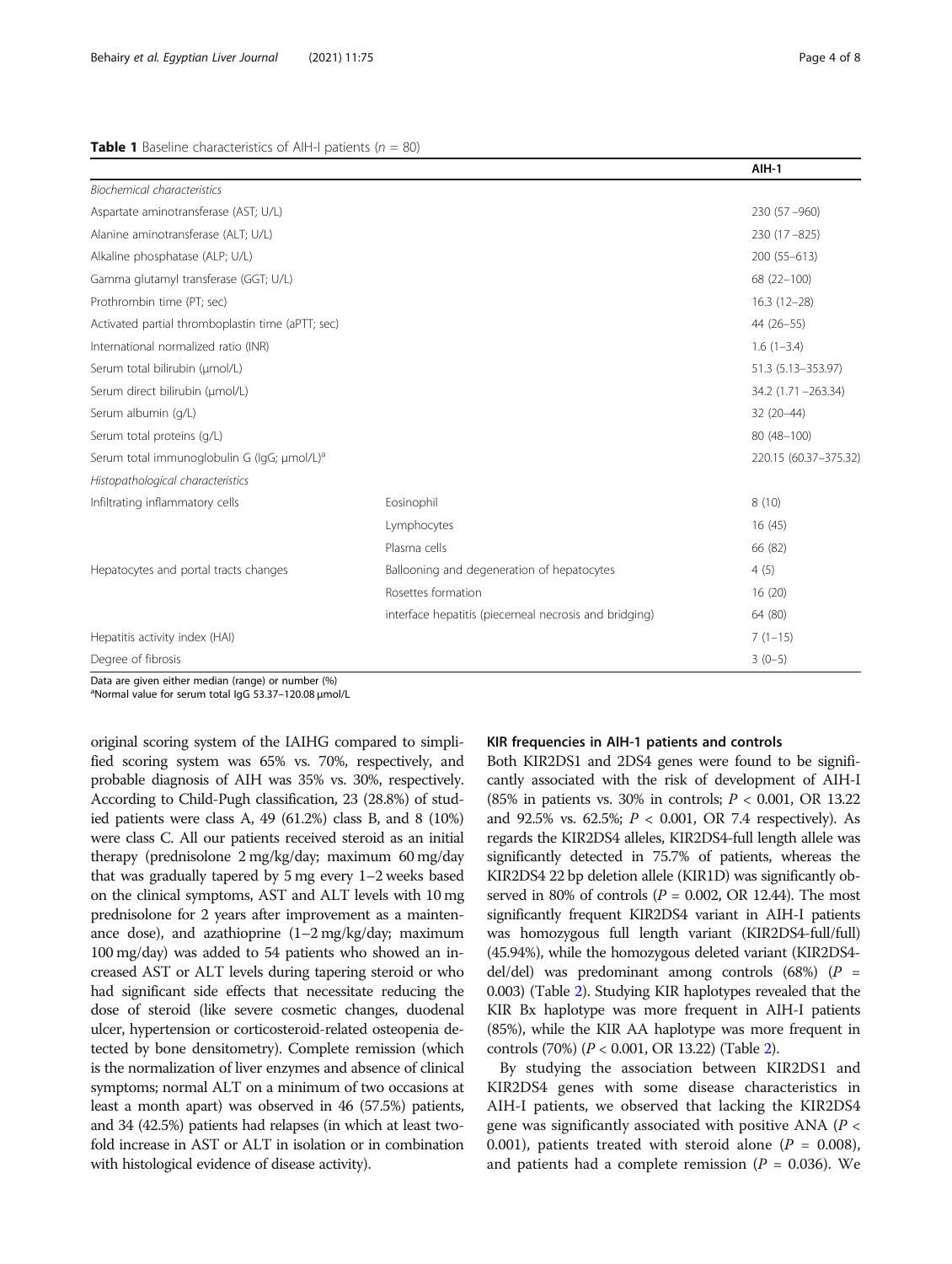## <span id="page-4-0"></span>Table 2 KIR frequencies in type I AIH and healthy individuals

| <b>KIR</b> genes        |                          | AIH-I      | Controls   | P       | OR (95% CI)          |
|-------------------------|--------------------------|------------|------------|---------|----------------------|
|                         |                          | $(n = 80)$ | $(n = 80)$ |         |                      |
| KIR2DS1                 | $+$                      | 68 (85)    | 24 (30)    | < 0.001 | 13.22 (6.07-28.79)   |
|                         | $\overline{\phantom{0}}$ | 12(15)     | 56 (70)    |         |                      |
| KIR2DS4                 | $+$                      | 74 (92.5)  | 50 (62.5)  | < 0.001 | 7.4 (2.87-19.08)     |
|                         |                          | 6(7.5)     | 30 (37.5)  |         |                      |
|                         |                          | $(n = 74)$ | $(n = 50)$ |         |                      |
| KIR2DS4 alleles         |                          |            |            |         |                      |
| KIR2DS4-FL              |                          | 56 (75.7)  | 10(20)     | 0.002   | 12.44 (5.2-29.79)    |
| KIR1D                   |                          | 18(24.3)   | 40 (80)    |         |                      |
| <b>KIR2DS4 variants</b> |                          |            |            |         |                      |
| Homozygous (full/full)  |                          | 34 (45.94) | 6(12)      | 0.003   | 10.7 (3.79 - 30.25)  |
| Heterozygous (full/del) |                          | 22 (29.73) | 10(20)     |         | $4.16(1.62 - 10.65)$ |
| Homozygous (del/del)    |                          | 18 (24.33) | 34 (68)    |         | $\mathsf R$          |
| <b>KIR haplotypes</b>   |                          | $(n = 80)$ | $(n = 80)$ |         |                      |
| KIR AA                  |                          | 12(15)     | 56 (70)    | < 0.001 | 13.22 (6.07-28.79)   |
| KIR Bx (KIR AB and BB)  |                          | 68 (85)    | 24 (30)    |         |                      |

Data are given as number (%)

+, present gene; −, absent gene; KIR1D, 22 bp deletion variant of KIR2DS4-full length; R, reference genotype

found that lacking both KIR2DS1 and KIR2DS4 genes were significantly associated with higher hepatitis activity index (HAI)  $(P = 0.006$  and 0.012 respectively). Meanwhile, the absence of KIR2DS4 gene was significantly associated with higher degree of fibrosis ( $P =$ 0.043) (Table 3).

## **Discussion**

AIH is a serious autoimmune liver disease affecting both children and adults with a female predominance and more aggressive course among children [\[2](#page-6-0)]. Despite extensive studies trying to approach AIH pathogenesis, the exact mechanisms are still unknown [\[23](#page-6-0)]. Many studies

Table 3 Comparison of studied KIR activating genes and some disease characteristics in AIH-I patients

|                                      | KIR2DS1                 |                 |       | KIR2DS4                 |                  |         |
|--------------------------------------|-------------------------|-----------------|-------|-------------------------|------------------|---------|
|                                      | $\ddot{}$<br>$(N = 68)$ | $(N = 12)$      | P     | $\ddot{}$<br>$(N = 74)$ | $(N = 6)$        | P       |
| Anti-nuclear antibodies (ANA)        |                         |                 |       |                         |                  |         |
| Negative                             | 52 (76.5)               | 12 (100)        | 0.32  | 64 (86.5)               | 0                | < 0.001 |
| Positive                             | 16(23.5)                | 0               |       | 10(13.5)                | 6(100)           |         |
| Anti-smooth muscle antibodies (ASMA) |                         |                 |       |                         |                  |         |
| Negative                             | 10(14.7)                | 2(16.7)         | 1.00  | 12(16.2)                | 0                | 1.00    |
| Positive                             | 58 (85.3)               | 10(83.3)        |       | 62 (83.8)               | 6(100)           |         |
| <b>Treatment regimen</b>             |                         |                 |       |                         |                  |         |
| Steroid                              | 22(32.3)                | 4(33.3)         | 1.00  | 20(27)                  | 6(100)           | 0.008   |
| Steroid and azathioprine             | 46 (67.7)               | 8(66.7)         |       | 54 (73)                 | 0                |         |
| <b>Treatment response</b>            |                         |                 |       |                         |                  |         |
| Complete remission                   | 40 (58.8)               | 6(50)           | 1.00  | 40 (54)                 | 6(100)           | 0.036   |
| Relapse                              | 28 (41.2)               | 6(50)           |       | 34 (46)                 | $\mathbf 0$      |         |
| Hepatitis Activity Index (HAI)       |                         |                 |       |                         |                  |         |
|                                      | $7.06 \pm 2.89$         | $9.83 \pm 4.44$ | 0.006 | $7.22 \pm 3.21$         | $10.67 \pm 2.31$ | 0.012   |
| Degree of fibrosis                   |                         |                 |       |                         |                  |         |
|                                      | $2.94 \pm 1.01$         | $2.67 \pm 0.52$ | 0.369 | $2.84 \pm 0.9$          | $3.67 \pm 1.53$  | 0.043   |

Data are given either number (%) or mean  $\pm$  SD

+, present gene; −, absent gene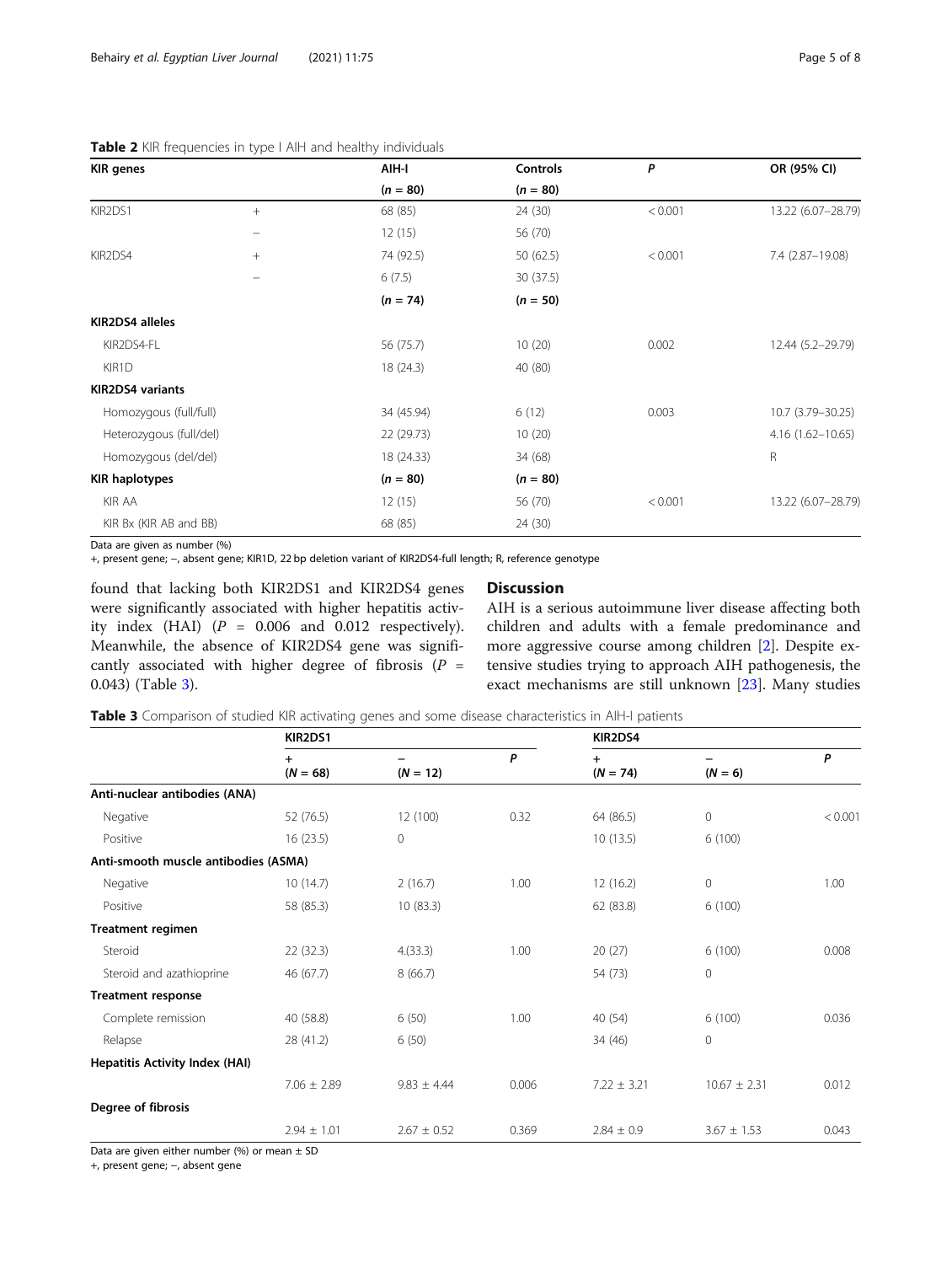have focused on the adaptive immune response mechanisms and tissue damage by CD4+ T helper and CD8+ T cytotoxic cells. The role of NK cells in AIH is not fully clarified, although NK cells might be attacking directly the liver parenchyma or contributing to damage through cytokine secretion and/or cell to cell contact [[24](#page-6-0)]. We investigated the possible association between genetic variants of killer cell immunoglobulin-like receptors (KIR2DS1 and 2DS4) and the susceptibility to AIH-I in children. Previous studies have investigated these polymorphisms with several diseases, especially autoimmune diseases, but few researches have been carried out to determine these associations with pediatric onset AIH-I. KIR activating genes (KIR2DS1 and KIR2DS4) are the extensively studied KIR genes as they have been shown to be crucial in human immune response mechanisms. High frequencies of these genes have been described in various autoimmune disorders [\[15](#page-6-0), [16](#page-6-0)].

In our study, we noticed that the KIR2DS1 and KIR2DS4 genes were significantly associated in with AIH-I patients than controls with 13.22- and 7.4-fold of increased risk to develop the disease. The frequencies of KIR2DS4-full length allele (KIR2DS4-FL) and KIR2DS4 22 bp deletion allele (KIR1D) were significantly higher in AIH-I patients and controls, respectively. Furthermore, the homozygous variant (KIR2DS4-full/full) predominate significantly in patients compared to the homozygous variant (KIR2DS4-del/del) among controls. The KIR Bx haplotype had a significant higher frequency in AIH-I patients with a 13.22-fold increased risk to develop AIH-I, while the KIR AA haplotype showed higher frequency among controls.

These findings were in agreement with Littera et al. [[15\]](#page-6-0), who found that the frequency of the activating KIR2DS1 gene in patients compared to controls was 57% vs. 43.9% [P = 0.028, OR 1.69 (95% CI 1.05–2.75)], but they recognized similar distribution of KIR AA and KIR Bx haplotypes between the AIH and control groups. These results support the hypothesis of the direct contribution of KIR2DS1-positive NK cells in AIH-I pathogenesis through shifting NK-cell receptor signaling towards the activating arm. Thus, the observed predictive potential of activating KIR gene KIR2DS1 makes it a suitable genetic biomarker for early onset AIH-I.

Our results were also in line with Podhorzer et al. [[16\]](#page-6-0), who reported higher frequency of the full length allele of KIR2DS4 (KIR2DS4-FL) in pediatric AIH (PAH). The KIR2DS4-FL allele was detected in 42% of the Argentinean Caucasian population carrying the KIR2DS4 gene. They reported the presence of KIR2DS4-FL in 70% of PAH patients with the homozygous KIR2DS4-FL that was significantly detected in PAH patients than controls (33% vs. 18%), while they found that homozygous KIR1D (KIR2DS4-del/del) was associated with a protective effect (P 0.0001, OR = 0.3, 95% CI 0.2–0.5). Moreover, Flores et al. [\[25\]](#page-6-0) showed that the functional alleles of KIR2DS4 predominated in pediatric AIH patients while the KIR1D was common in most healthy Caucasian populations studied which support its protective effect against autoimmune hepatitis. Several studies have found an association between KIR activation genes and autoimmune diseases susceptibility. For instance, KIR2DS1 has been reported to be associated with psoriasis, systemic lupus erythematosus, and scleroderma [[26](#page-6-0)–[30](#page-7-0)].

Although KIR A haplotypes appear to provide a better immune response against viral infections and tumor cells, while KIR B haplotypes seem to have a favorable role during pregnancy  $[31]$ , we found the homozygous KIR AA haplotype more associated with controls, whereas the KIR Bx haplotype was associated with AIH-1 patients. A possible explanation may be that the gene content of KIR A haplotypes with their highly polymorphic receptors provides a better immune surveillance against tumor cells, in comparison to the moderate polymorphism of the KIR B haplotypes. Such controversial role of homozygosity for KIR A haplotype in the immune system has been addressed previously [[32,](#page-7-0) [33\]](#page-7-0).

In the current work, we could detect an association between the absence of KIR2DS4 gene in AIH-I patients with positive ANA, patients on steroid therapy alone, and patients who showed complete remission, although, unexpectedly, a higher hepatitis activity index (HAI) was significant among patients lacking KIR2DS1 and KIR2DS4 genes and a higher degree of fibrosis in KIR2DS4 negative patients.

## Conclusions

From this pilot study, we could conclude that children carrying KIR2DS1, -2DS4 genes, KIR2DS4-full length allele, and homozygous KIR2DS4-full/full variant may be more susceptible to develop AIH-I. Further big scale studies are required to confirm or disapprove our claim. Therefore, in the way to precision medicine, studying these genetic polymorphisms might help in tailoring management protocols and predicting outcomes in order to improve patients' survival and quality of life.

#### Abbreviations

AIH: Autoimmune hepatitis; AMA: Anti-mitochondrial antibody; ANA: Antinuclear antibody; ASMA: Anti-smooth muscle antibody; KIR: Killer cell immunoglobulin-like receptor; LKM-1: Liver-kidney microsomal antibody type 1; NK: Natural killer cells

#### Acknowledgements

The authors would like to thank colleagues in the National Liver Institute −Menoufia University, for their valuable assistance as well as all children and their families for their cooperation throughout the whole work.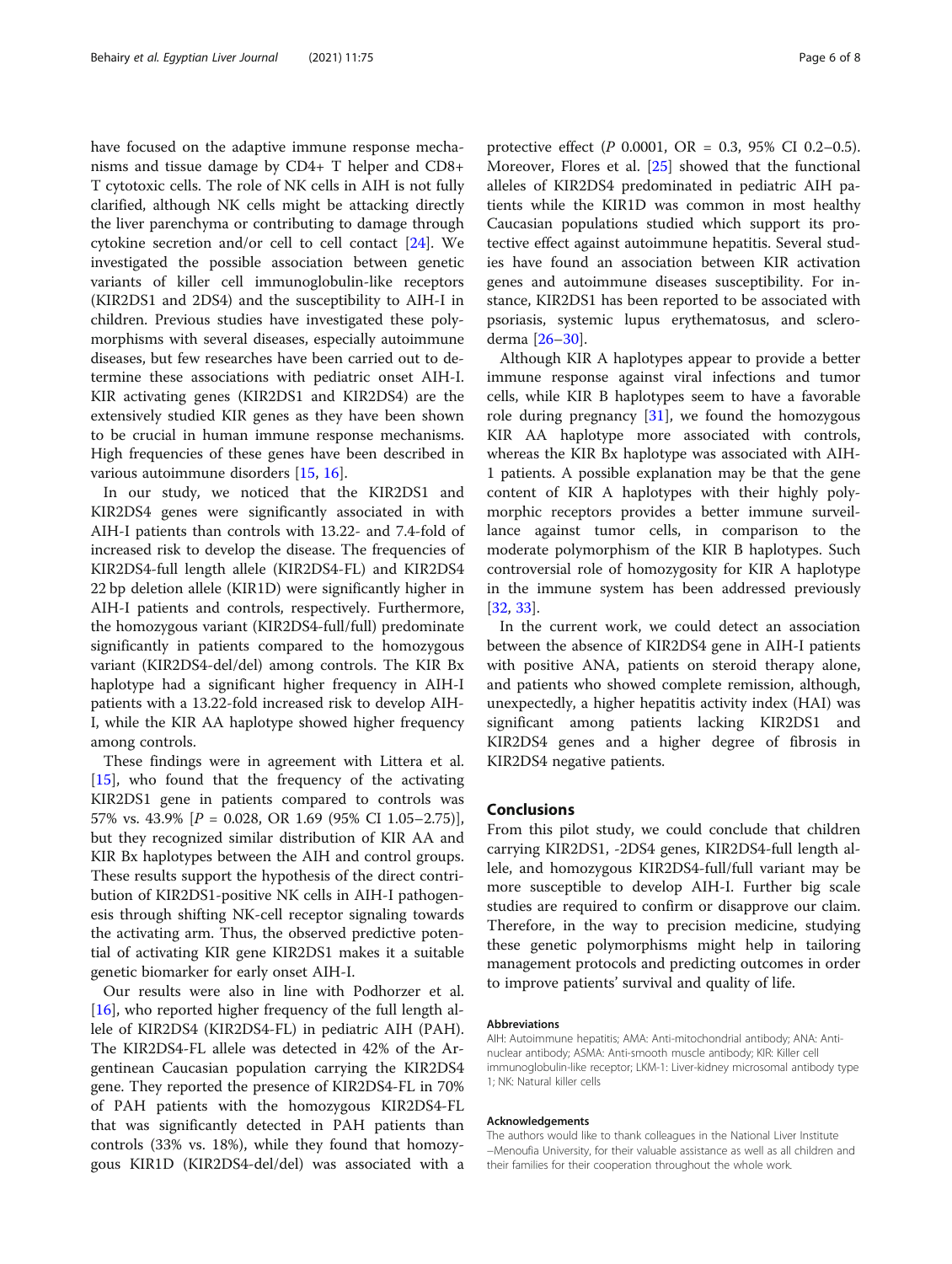### <span id="page-6-0"></span>Authors' contributions

All authors have contributed to the current work. O.B. contributed substantially in the work idea, study design, data acquisition, analysis, and interpretation. O.E. and S.B. performed the laboratory experiments, analysis, and interpretation. N.S. performed the pathological experiments, analysis, and interpretation. O.E. and O.B. drafted and revised the manuscript. All the authors have read and approved the manuscript.

#### Funding

No funding resources.

## Availability of data and materials

The authors declare the availability of all data and materials for the submitted work upon request.

#### **Declarations**

## Ethics approval and consent to participate

This study was approved by the local ethical committee for research involving human subjects in Faculty of Medicine—Benha University (the approval number is not available). The study was carried out according to the guidelines of the Declaration of Helsinki. Ethical permission, and written consents were obtained from parents/guardians after being fully informed about the study and its procedures.

#### Consent for publication

Not applicable.

#### Competing interests

The authors have no conflicts of interest to declare that are relevant to the content of this article.

#### Author details

<sup>1</sup>Pediatrics Department, Faculty of Medicine, Benha University, Benha, Egypt. <sup>2</sup>Clinical and Chemical Pathology Department, Faculty of Medicine, Benha University, Benha 13511, Egypt. <sup>3</sup>Pathology Department, Faculty of Medicine, Benha University, Benha, Egypt. <sup>4</sup>Medical Biochemistry and Molecular Biology Department, Faculty of Medicine, Benha University, Benha, Egypt.

#### Received: 16 March 2021 Accepted: 30 August 2021 Published online: 12 September 2021

#### References

- 1. Aizawa Y, Hokari A (2017) Autoimmune hepatitis: current challenges and future prospects. Clin Exp Gastroenterol 10:9–18. [https://doi.org/10.2147/](https://doi.org/10.2147/CEG.S101440) [CEG.S101440](https://doi.org/10.2147/CEG.S101440)
- 2. Pathak S, Kamat D (2018) Autoimmune hepatitis in children. Pediatr Ann 47: e81–e86. [https://doi.org/10.3928/19382359-20180126-01,](https://doi.org/10.3928/19382359-20180126-01) 2
- 3. Muratori P, Lenzi M, Cassani F, Lalanne C, Muratori L (2017) Diagnostic approach to autoimmune hepatitis. Expert Rev Clin Immunol 13:769–779. [https://doi.org/10.1080/1744666X.2017.1327355,](https://doi.org/10.1080/1744666X.2017.1327355) 8
- 4. Vivier E, Tomasello E, Baratin M, Walzer T, Ugolini S (2008) Functions of natural killer cells. Nat Immunol 9:503–510. [https://doi.org/10.1038/ni1582,](https://doi.org/10.1038/ni1582) 5
- 5. Jiao G, Wang B (2016) NK cell subtypes as regulators of autoimmune liver disease. Gastroenterol Res Pract 2016:6903496. [https://doi.org/10.1155/2016/](https://doi.org/10.1155/2016/6903496) [6903496,](https://doi.org/10.1155/2016/6903496) 6903496
- 6. Jeffery HC, Braitch MK, Bagnall C, Hodson J, Jeffery LE, Wawman RE, Wong LL, Birtwistle J, Bartlett H, Lohse AW, Hirschfield GM, Dyson J, Jones D, Hubscher SG, Klenerman P, Adams DH, Oo YH (2018) Changes in natural killer cells and exhausted memory regulatory T cells with corticosteroid therapy in acute autoimmune hepatitis. Hepatol Commun 2:421–436. <https://doi.org/10.1002/hep4.1163>, 4
- 7. Mele D, Bossi G, Maggiore G, Oliviero B, Mantovani S, Bonelli B, Mondelli MU, Varchetta S (2018) Altered natural killer cell cytokine profile in type 2 autoimmune hepatitis. Clin Immunol 188:31–37. [https://doi.org/10.1016/j.](https://doi.org/10.1016/j.clim.2017.12.004) [clim.2017.12.004](https://doi.org/10.1016/j.clim.2017.12.004)
- Xiao F, Ai G, Yan W, Wan X, Luo X, Ning Q (2018) Intrahepatic recruitment of cytotoxic NK cells contributes to autoimmune hepatitis progression. Cell Immunol 327:13–20. <https://doi.org/10.1016/j.cellimm.2017.12.008>
- 9. Norris S, Collins C, Doherty DG, Smith F, McEntee G, Traynor O, Nolan N, Hegarty J, O'Farrelly C (1998) Resident human hepatic lymphocytes are

phenotypically different from circulating lymphocytes. J Hepatol 28:84–90. [https://doi.org/10.1016/s0168-8278\(98\)80206-7](https://doi.org/10.1016/s0168-8278(98)80206-7), 1

- 10. Martinet L, Smyth MJ (2015) Balancing natural killer cell activation through paired receptors. Nat Rev Immunol 15:243–254. [https://doi.org/10.1038/nri3799,](https://doi.org/10.1038/nri3799) 4
- 11. Wilson MJ, Torkar M, Haude A, Milne S, Jones T, Sheer D, Beck S, Trowsdale J (2000) Plasticity in the organization and sequences of human KIR/ILT gene families. Proc Natl Acad Sci U S A 97:4778–4783. [https://doi.org/10.1073/pna](https://doi.org/10.1073/pnas.080588597) [s.080588597](https://doi.org/10.1073/pnas.080588597), 9
- 12. Marsh SGE, Parham P, Dupont B, Geraghty DE, Trowsdale J, Middleton D, Vilches C, Carrington M, Witt C, Guethlein LA, Shilling H, Garcia CA, Hsu KC, Wain H (2003) Killer-cell immunoglobulin-like receptor (KIR) nomenclature report, 2002. Immunogenetics 55(4):220–226. [https://doi.org/10.1007/s002](https://doi.org/10.1007/s00251-003-0571-z) [51-003-0571-z](https://doi.org/10.1007/s00251-003-0571-z)
- 13. Uhrberg M, Valiante NM, Shum BP, Shilling HG, Lienert-Weidenbach K, Corliss B, Tyan D, Lanier LL, Parham P (1997) Human diversity in killer cell inhibitory receptor genes. Immunity 7:753–763. [https://doi.org/10.1016/s1](https://doi.org/10.1016/s1074-7613(00)80394-5) [074-7613\(00\)80394-5,](https://doi.org/10.1016/s1074-7613(00)80394-5) 6
- 14. Bashirova AA, Martin MP, McVicar DW, Carrington M (2006) The killer immunoglobulin-like receptor gene cluster: tuning the genome for defense. Annu Rev Genomics Hum Genet 7:277–300. [https://doi.org/10.1146/a](https://doi.org/10.1146/annurev.genom.7.080505.115726) [nnurev.genom.7.080505.115726](https://doi.org/10.1146/annurev.genom.7.080505.115726), 1
- 15. Littera R, Chessa L, Onali S, Figorilli F, Lai S, Secci L, la Nasa G, Caocci G, Arras M, Melis M, Cappellini S, Balestrieri C, Serra G, Conti M, Zolfino T, Casale M, Casu S, Pasetto MC, Barca L, Salustro C, Matta L, Scioscia R, Zamboni F, Faa G, Orrù S, Carcassi C (2016) Exploring the role of killer cell immunoglobulin-like receptors and their HLA class I ligands in autoimmune hepatitis. PLoS One 11:e0146086. [https://doi.org/10.1371/journal.pone.014](https://doi.org/10.1371/journal.pone.0146086) [6086](https://doi.org/10.1371/journal.pone.0146086), 1
- 16. Podhorzer A, Paladino N, Cuarterolo ML, Fainboim HA, Paz S, Theiler G, Capucchio M, López SI, Machicote A, Montal S, Podesta G, Fainboim L (2016) The early onset of type 1 autoimmune hepatitis has a strong genetic influence: role of HLA and KIR genes. Genes Immun 17:187–192. [https://doi.](https://doi.org/10.1038/gene.2016.7) [org/10.1038/gene.2016.7,](https://doi.org/10.1038/gene.2016.7) 3
- 17. Umemura T, Joshita S, Saito H, Yoshizawa K, Norman GL, Tanaka E, Ota M (2019) KIR/HLA genotypes confer susceptibility and progression in patients with autoimmune hepatitis. JHEP Rep Innov Hepatol 1:353–360. [https://doi.](https://doi.org/10.1016/j.jhepr.2019.09.003) [org/10.1016/j.jhepr.2019.09.003,](https://doi.org/10.1016/j.jhepr.2019.09.003) 5
- 18. Hennes EM, Zeniya M, Czaja AJ, Parés A, Dalekos GN, Krawitt EL, Bittencourt PL, Porta G, Boberg KM, Hofer H, Bianchi FB, Shibata M, Schramm C, Eisenmann de Torres B, Galle PR, McFarlane I, Dienes HP, Lohse AW, International Autoimmune Hepatitis Group (2008) Simplified criteria for the diagnosis of autoimmune hepatitis. Hepatology 48:169–176. [https://doi.](https://doi.org/10.1002/hep.22322) [org/10.1002/hep.22322](https://doi.org/10.1002/hep.22322), 1
- 19. Manns MP, Czaja AJ, Gorham JD, Krawitt EL, Mieli-Vergani G, Vergani D, Vierling JM, American Association for the Study of Liver Diseases. (2010) Diagnosis and management of autoimmune hepatitis. Hepatology 51:2193– 2213. <https://doi.org/10.1002/hep.23584>, 6
- 20. Ishak K, Baptista A, Bianchi L, Callea F, de Groote J, Gudat F, Denk H, Desmet V, Korb G, MacSween RNM, Phillips MJ, Portmann BG, Poulsen H, Scheuer PJ, Schmid M, Thaler H (1995) Histological grading and staging of chronic hepatitis. J Hepatol 22:696–699. [https://doi.org/10.1016/0168-8278\(95\)80226-6](https://doi.org/10.1016/0168-8278(95)80226-6), 6
- 21. Hsu KC, Chida S, Geraghty DE, Dupont B (2002) The killer cell immunoglobulin-like receptor (KIR) genomic region: gene-order, haplotypes and allelic polymorphism. Immunol Rev 190:40–52. [https://doi.org/10.1034/](https://doi.org/10.1034/j.1600-065X.2002.19004.x) [j.1600-065X.2002.19004.x,](https://doi.org/10.1034/j.1600-065X.2002.19004.x) 1
- 22. Yawata M, Yawata N, Draghi M, Little AM, Partheniou F, Parham P (2006) Roles for HLA and KIR polymorphisms in natural killer cell repertoire selection and modulation of effector function. J Exp Med 203:633–645. <https://doi.org/10.1084/jem.20051884>, 3
- 23. Christen U, Hintermann E (2016) Immunopathogenic mechanisms of autoimmune hepatitis: how much do we know from animal models? Int J Mol Sci 17:2007. <https://doi.org/10.3390/ijms17122007>, 12
- 24. Oo YH, Hubscher SG, Adams DH (2010) Autoimmune hepatitis: new paradigms in the pathogenesis, diagnosis, and management. Hepatol Int 4: 475–493. <https://doi.org/10.1007/s12072-010-9183-5>, 2
- 25. Flores AC, Marcos CY, Paladino N, Capucchio M, Theiler G, Arruvito L, Pardo R, Habegger A, Williams F, Middleton D, Fainboim L (2007) KIR genes polymorphism in Argentinean Caucasoid and Amerindian populations. Tissue Antigens 69:568–576. [https://doi.org/10.1111/j.1399-0039.2007.00824.x,](https://doi.org/10.1111/j.1399-0039.2007.00824.x) 6
- 26. Holm SJ, Sakuraba K, Mallbris L, Wolk K, Ståhle M, Sánchez FO (2005) Distinct HLA-C/KIR Genotype Profile Associates with Guttate Psoriasis. J